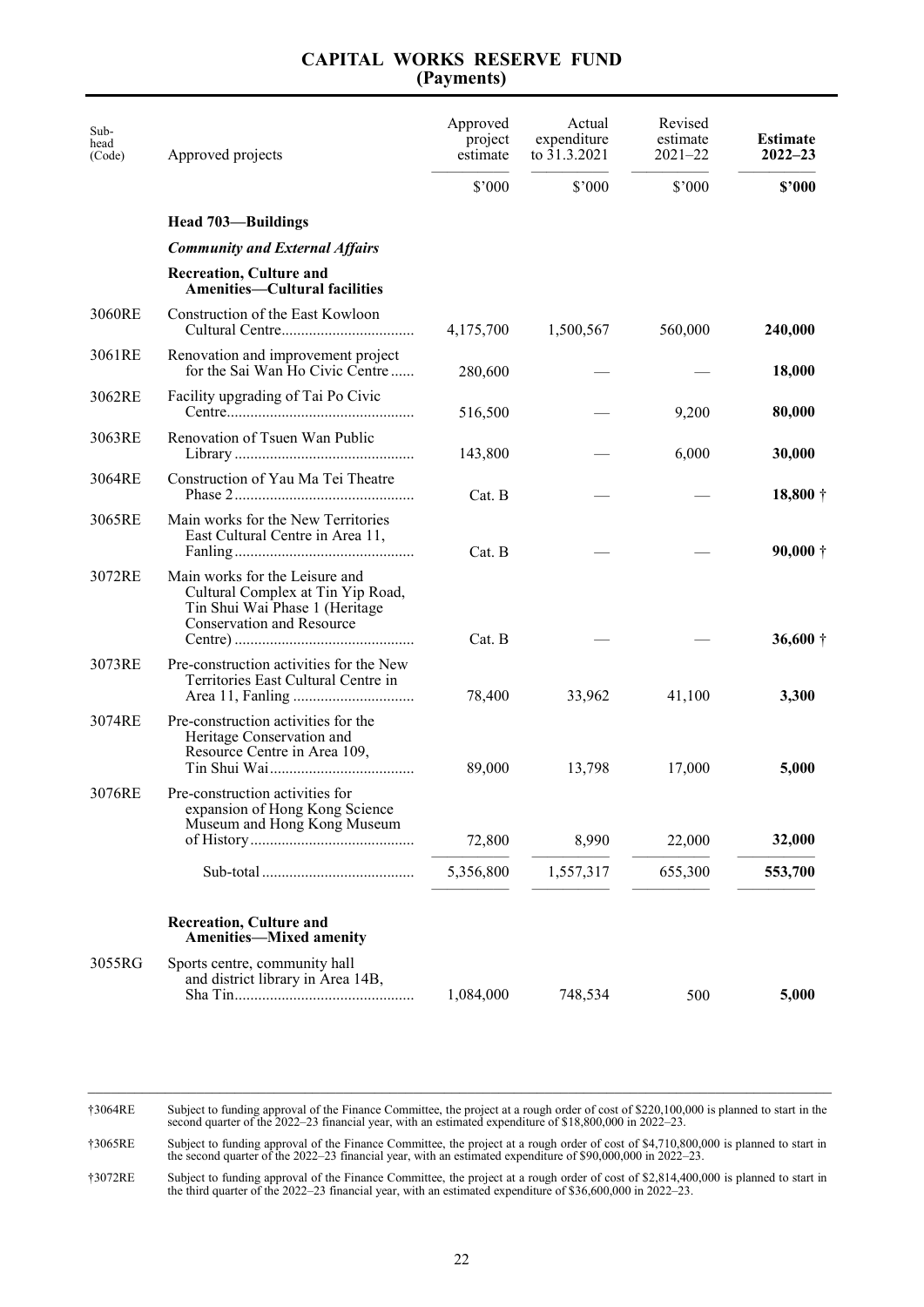| Sub-<br>head<br>(Code) | Approved projects                                                                                           | Approved<br>project<br>estimate | Actual<br>expenditure<br>to 31.3.2021 | Revised<br>estimate<br>$2021 - 22$ | <b>Estimate</b><br>$2022 - 23$ |
|------------------------|-------------------------------------------------------------------------------------------------------------|---------------------------------|---------------------------------------|------------------------------------|--------------------------------|
|                        |                                                                                                             | $$^{\prime}000$                 | \$'000                                | \$7000                             | \$2000                         |
| <b>Buildings</b>       |                                                                                                             |                                 |                                       |                                    |                                |
|                        | <b>Community and External Affairs-</b><br>Cont'd.                                                           |                                 |                                       |                                    |                                |
|                        | <b>Recreation, Culture and</b><br>Amenities-Mixed amenity-<br>Cont'd.                                       |                                 |                                       |                                    |                                |
| 3056RG                 | Government Complex in Area 14                                                                               | 1,250,700                       | 978,290                               | 27,800                             | 1,200                          |
| 3057RG                 | Sports centre, community hall and<br>football pitches in Area 1, Tai Po                                     | 2,163,100                       | 1,002,954                             | 281,500                            | 54,500                         |
| 3058RG                 | District Library and Residential Care<br>Home for the Elderly in the Joint<br>User Complex at Lei King Road | 673,600                         | 24,853                                | 65,950                             | 200,000                        |
| 3068RG                 | District open space, sports centre and<br>public vehicle park at Sze Mei                                    | Cat. B                          |                                       |                                    | 52,300 $\dagger$               |
| 3070RG                 | Amenity complex in Area 103,<br>Ma On Shan-pre-construction                                                 | 74,300                          | 140                                   | 22,000                             | 20,000                         |
|                        |                                                                                                             | 5,245,700                       | 2,754,771                             | 397,750                            | 333,000                        |
|                        | <b>Recreation, Culture and</b><br><b>Amenities-Open spaces</b>                                              |                                 |                                       |                                    |                                |
| 3409RO                 | Lei Yue Mun Waterfront<br>Enhancement Project-<br>development of a waterfront<br>promenade and related      | 103,200                         | 784                                   | 10,000                             | 15,000                         |
| 3427RO                 | Open space in Area 47 and 48,<br>North District                                                             | 123,700                         | 68,420                                | 9,000                              | 7,000                          |
| 3428RO                 | Open space at Hoi Fai Road,                                                                                 | 104,000                         | 2,535                                 | 26,000                             | 38,000                         |
| 3433RO                 | Open space in Area 6, Tai Po                                                                                | 93,800                          | 64,918                                | 6,000                              | 7,000                          |
| 3436RO                 |                                                                                                             | 321,900                         | 175,164                               | 42,000                             | 6,500                          |
| 3441RO                 | Hoi Sham Park Extension in Kowloon                                                                          | 293,200                         | 8,321                                 | 33,000                             | 70,000                         |
| 3442RO                 | Open space at Hoi Fan Road,                                                                                 | 196,100                         |                                       | 8,000                              | 36,000                         |
| 3449RO                 | Open space at Hung Hom Waterfront                                                                           | 266,700                         |                                       | 7,300                              | 27,800                         |
| 3451RO                 | Town Park in Area 68,                                                                                       | 558,200                         |                                       | 11,500                             | 56,000                         |
| 3452RO                 | Waterfront promenade adjacent to the<br>Hong Kong Children's Hospital                                       | 82,200                          | 51,829                                | 6,000                              | 6,000                          |

†3068RG Subject to funding approval of the Finance Committee, the project at a rough order of cost of \$1,757,600,000 is planned to start in the first quarter of the 2022–23 financial year, with an estimated expenditure of \$52,300,000 in 2022–23.

\_\_\_\_\_\_\_\_\_\_\_\_\_\_\_\_\_\_\_\_\_\_\_\_\_\_\_\_\_\_\_\_\_\_\_\_\_\_\_\_\_\_\_\_\_\_\_\_\_\_\_\_\_\_\_\_\_\_\_\_\_\_\_\_\_\_\_\_\_\_\_\_\_\_\_\_\_\_\_\_\_\_\_\_\_\_\_\_\_\_\_\_\_\_\_\_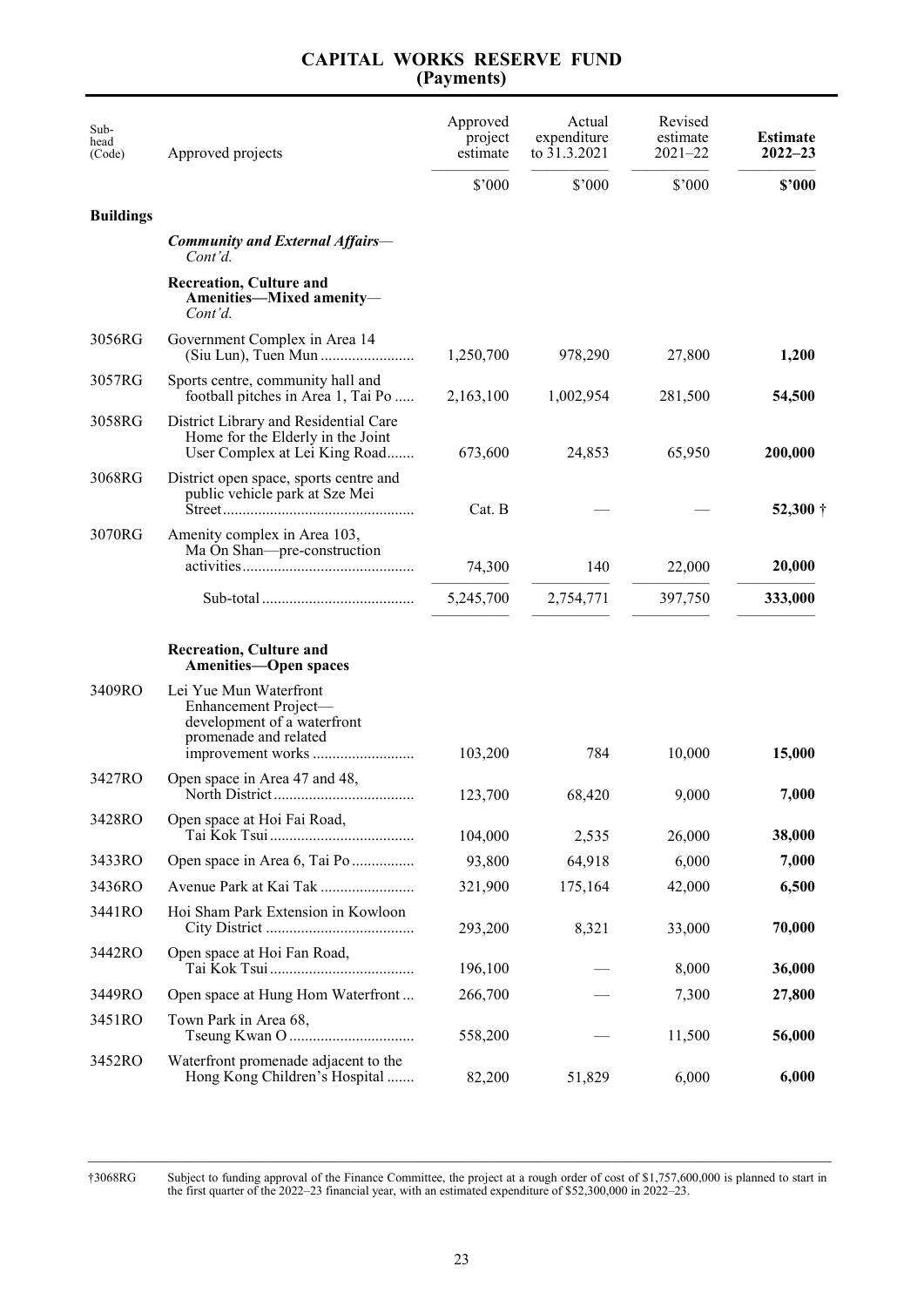| Sub-<br>head<br>(Code) | Approved projects                                                    | Approved<br>project<br>estimate<br>$$^{\prime}000$ | Actual<br>expenditure<br>to 31.3.2021<br>\$'000 | Revised<br>estimate<br>$2021 - 22$<br>\$'000 | <b>Estimate</b><br>$2022 - 23$<br>\$2000 |
|------------------------|----------------------------------------------------------------------|----------------------------------------------------|-------------------------------------------------|----------------------------------------------|------------------------------------------|
| <b>Buildings</b>       |                                                                      |                                                    |                                                 |                                              |                                          |
|                        | <b>Community and External Affairs-</b><br>Cont'd.                    |                                                    |                                                 |                                              |                                          |
|                        | <b>Recreation, Culture and</b><br>Amenities-Open spaces-<br>Cont'd.  |                                                    |                                                 |                                              |                                          |
| 3456RO                 | Reprovisioning of Shing Yip Street<br>Rest Garden as Tsui Ping River | 106,700                                            | 74,644                                          | 4,000                                        | 2,000                                    |
| 3466RO                 | Improvement of Hoi Bun Road Park                                     |                                                    |                                                 |                                              |                                          |
|                        |                                                                      | 186,700                                            | 95,004                                          | 30,000                                       | 13,000                                   |
| 3467RO<br>3468RO       | Improvement of Lam Wah Street                                        | 1,651,500                                          | 294,502                                         | 307,000                                      | 148,000                                  |
|                        | Playground and adjacent area                                         | 145,500                                            | 15,855                                          | 26,000                                       | 61,000                                   |
| 3470RO                 | Lung Tsun Stone Bridge Preservation<br>Corridor at Kai Tak           | 669,200                                            |                                                 | 65,000                                       | 108,000                                  |
| 3474RO                 |                                                                      | 318,300                                            |                                                 | 10,000                                       | 58,000                                   |
| 3475RO                 | Open space at Eastern Street North,                                  | Cat. B                                             |                                                 |                                              | $15,700 \dagger$                         |
| 3476RO                 | Improvement of Tsuen Wan Riviera<br>Park and Tsuen Wan Park—         | Cat. B                                             |                                                 |                                              | $200 +$                                  |
|                        |                                                                      | 5,220,900                                          | 851,976                                         | 600,800                                      | 675,200                                  |
|                        | <b>Recreation, Culture and</b><br><b>Amenities-Sports facilities</b> |                                                    |                                                 |                                              |                                          |
| 3269RS                 | Sports centre in Area 4, Tsing Yi                                    | 774,800                                            | 501,059                                         | 6,200                                        | 600                                      |
| 3272RS                 | Kai Tak Sports Park—construction                                     | 31,898,000                                         | 4,937,515                                       | 4,000,000                                    | 6,800,000                                |
| 3273RS                 | Sports centre in Area 24D, Sha Tin                                   | 639,700                                            | 585,355                                         | 1,000                                        | 3,000                                    |
| 3275RS                 | Provision of heated pool at the Morse<br>Park Swimming Pool Complex, | 576,500                                            | 154,750                                         | 215,000                                      | 83,000                                   |
| 3277RS                 | Sports centre between Tsuen Wan<br>Park and Tsuen Wan Road,          | 765,600                                            | 607,178                                         | 68,000                                       | 24,800                                   |
| 3280RS                 | Redevelopment of Kowloon Tsai<br>Swimming Pool Complex               | 1,120,000                                          | 23,878                                          | 52,000                                       | 200,000                                  |

†3475RO Subject to funding approval of the Finance Committee, the project at a rough order of cost of \$207,600,000 is planned to start in the first quarter of the 2022–23 financial year, with an estimated expenditure of \$15,700,000 in 2022–23.

†3476RO Subject to funding approval of the Finance Committee, the project at a rough order of cost of \$308,100,000 is planned to start in the fourth quarter of the 2022–23 financial year, with an estimated expenditure of \$200,000 in 2022–23.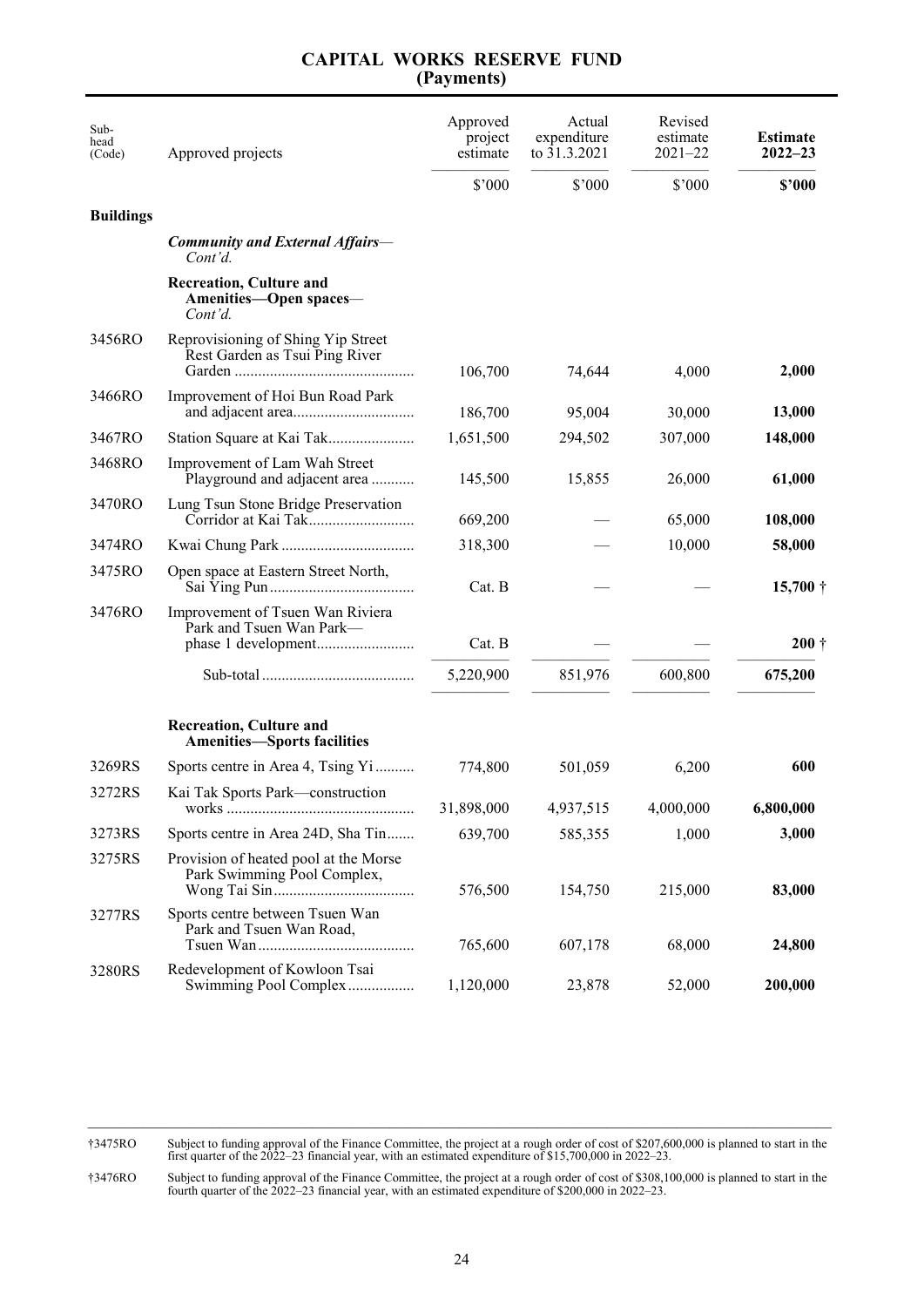| Sub-<br>head<br>(Code) | Approved projects                                                                                                                      | Approved<br>project<br>estimate | Actual<br>expenditure<br>to 31.3.2021 | Revised<br>estimate<br>$2021 - 22$ | <b>Estimate</b><br>$2022 - 23$ |
|------------------------|----------------------------------------------------------------------------------------------------------------------------------------|---------------------------------|---------------------------------------|------------------------------------|--------------------------------|
|                        |                                                                                                                                        | $$^{\prime}000$                 | \$'000                                | \$'000                             | \$2000                         |
| <b>Buildings</b>       |                                                                                                                                        |                                 |                                       |                                    |                                |
|                        | <b>Community and External Affairs-</b><br>Cont'd.                                                                                      |                                 |                                       |                                    |                                |
|                        | <b>Recreation, Culture and</b><br>Amenities-Sports facilities-<br>Cont'd.                                                              |                                 |                                       |                                    |                                |
| 3281RS                 | Reprovisioning of Tsun Yip Street<br>Playground facilities to Hong Ning<br>Road Park and Ngau Tau Kok<br>Fresh Water Service Reservoir | 382,200                         | 215,415                               | 52,000                             | 28,000                         |
| 3288RS                 | Swimming pool complex and open<br>space in Area 107, Tin Shui Wai                                                                      | 1,336,000                       | 143,765                               | 322,000                            | 300,000                        |
| 3291RS                 | Redevelopment of Yuen Long<br>Stadium—main works                                                                                       | Cat. B                          |                                       |                                    | $73,000 \dagger$               |
| 3294RS                 | Redevelopment of Yuen Long<br>Stadium-pre-construction                                                                                 | 45,400                          | 23,722                                | 16,000                             | 5,600                          |
|                        |                                                                                                                                        | 37,538,200                      | 7,192,637                             | 4,732,200                          | 7,518,000                      |
|                        | <b>Social Welfare and Community</b><br><b>Buildings-Community halls</b>                                                                |                                 |                                       |                                    |                                |
| 3194SC                 | Community hall at the eastern part of<br>the ex-North Point Estate Site                                                                | 61,000                          | 192                                   | 49,200                             | 11,600                         |
| 3196SC                 | Community Hall-cum-Home Affairs<br>Enquiry Centre in Cheung Chau                                                                       | 156,600                         |                                       | 20,000                             | 47,500                         |
|                        |                                                                                                                                        | 217,600                         | 192                                   | 69,200                             | 59,100                         |
|                        | Economic                                                                                                                               |                                 |                                       |                                    |                                |
|                        | Posts, Telecommunications and<br><b>Power-Post office</b>                                                                              |                                 |                                       |                                    |                                |
| 3023PP                 | Reprovisioning of the Hongkong                                                                                                         | 1,600,900                       | 274,789                               | 285,000                            | 255,000                        |
|                        |                                                                                                                                        | 1,600,900                       | 274,789                               | 285,000                            | 255,000                        |
|                        | <b>Education</b>                                                                                                                       |                                 |                                       |                                    |                                |
|                        | <b>Education-Primary</b>                                                                                                               |                                 |                                       |                                    |                                |
| 3352EP                 | A 30-classroom primary school at<br>Tonkin Street, Cheung Sha Wan                                                                      | 345,500                         | 172,566                               | 72,000                             | 5,000                          |
| 3353EP                 | A 30-classroom primary school at<br>Site KT2b, Development at<br>Anderson Road, Kwun Tong                                              | 351,100                         | 279,370                               | 8,000                              | 5,000                          |

†3291RS Subject to funding approval of the Finance Committee, the project at a rough order of cost of \$1,527,000,000 is planned to start in the second quarter of the 2022–23 financial year, with an estimated expenditure of \$73,000,000 in 2022–23.

\_\_\_\_\_\_\_\_\_\_\_\_\_\_\_\_\_\_\_\_\_\_\_\_\_\_\_\_\_\_\_\_\_\_\_\_\_\_\_\_\_\_\_\_\_\_\_\_\_\_\_\_\_\_\_\_\_\_\_\_\_\_\_\_\_\_\_\_\_\_\_\_\_\_\_\_\_\_\_\_\_\_\_\_\_\_\_\_\_\_\_\_\_\_\_\_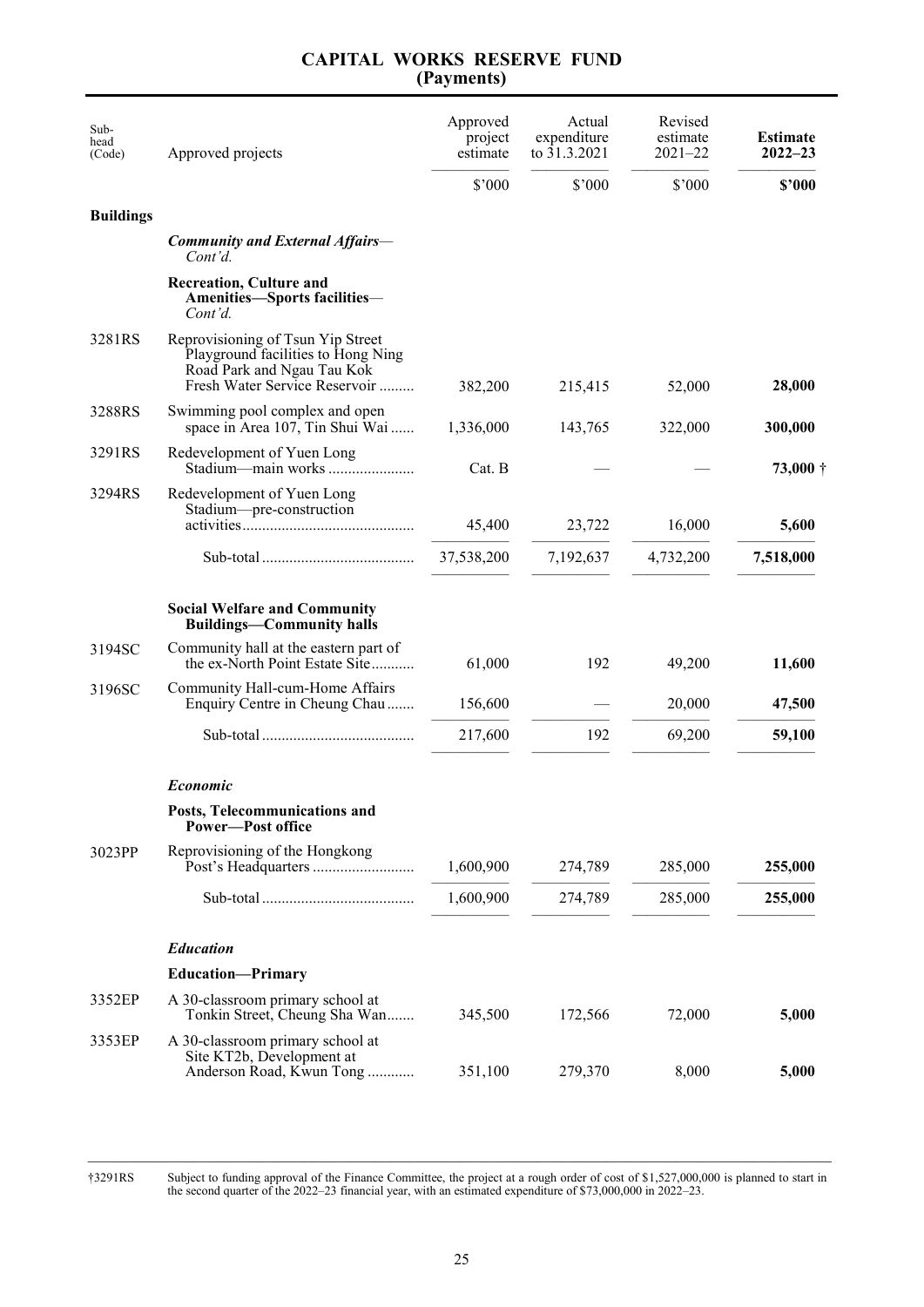| Sub-<br>head<br>(Code) | Approved projects                                                                                                                     | Approved<br>project<br>estimate | Actual<br>expenditure<br>to 31.3.2021 | Revised<br>estimate<br>$2021 - 22$ | <b>Estimate</b><br>$2022 - 23$ |
|------------------------|---------------------------------------------------------------------------------------------------------------------------------------|---------------------------------|---------------------------------------|------------------------------------|--------------------------------|
|                        |                                                                                                                                       | \$'000                          | \$'000                                | \$'000                             | \$2000                         |
| <b>Buildings</b>       |                                                                                                                                       |                                 |                                       |                                    |                                |
|                        | <b>Education</b> —Cont'd.                                                                                                             |                                 |                                       |                                    |                                |
|                        | Education-Primary-Cont'd.                                                                                                             |                                 |                                       |                                    |                                |
| 3355EP                 | A 30-classroom primary school at Site<br>KT2c, Development at Anderson                                                                | 369,900                         |                                       | 16,700                             | 77,900                         |
| 3356EP                 | A 30-classroom primary school in<br>Tsuen Wan West Station (TW7)<br>Development, Tsuen Wan                                            | 392,800                         |                                       | 10,500                             | 82,300                         |
| 3358EP                 | A 30-classroom primary school at                                                                                                      | 363,200                         | 118,480                               | 163,700                            | 25,300                         |
| 3359EP                 | A 30-classroom primary school at<br>Lin Cheung Road, Sham Shui Po                                                                     | Cat. B                          |                                       |                                    | $18,800 \dagger$               |
| 3360EP                 | First 30-classroom primary school at                                                                                                  | 386,100                         | 207,770                               | 42,000                             | 10,000                         |
| 3361EP                 | Second 30-classroom primary school                                                                                                    | 386,600                         | 201,575                               | 42,000                             | 10,000                         |
| 3362EP                 | A 30-classroom primary school at<br>Site 1B-4, Kai Tak Development                                                                    | Cat. B                          |                                       |                                    | $18,800 \dagger$               |
| 3363EP                 | A 24-classroom primary school at<br>Au Pui Wan Street, Fo Tan,                                                                        | 365,400                         |                                       | 16,700                             | 82,300                         |
| 3364EP                 | A 30-classroom primary school at<br>Site KT2a, Development at<br>Anderson Road, Kwun Tong                                             | Cat. B                          |                                       |                                    | $20,900\dagger$                |
| 3365EP                 | A 36-classroom primary school at                                                                                                      | 427,300                         |                                       | 56,000                             | 107,000                        |
| 3366EP                 | A 24-classroom primary school at<br>Luk Lau Avenue, Wong Tai Sin                                                                      | Cat. B                          |                                       |                                    | $20,900\dagger$                |
| 3368EP                 | A 30-classroom primary school and<br>a 6-classroom kindergarten at<br>Site E-1, Development of Anderson<br>Road Quarry Site, Sai Kung | Cat. B                          |                                       |                                    | $26,100 \dagger$               |
|                        |                                                                                                                                       | 3,387,900                       | 979,761                               | 427,600                            | 510,300                        |
|                        |                                                                                                                                       |                                 |                                       |                                    |                                |

†3359EP Subject to funding approval of the Finance Committee, the project at a rough order of cost of \$455,300,000 is planned to start in the second quarter of the 2022–23 financial year, with an estimated expenditure of \$18,800,000 in 2022–23. †3362EP Subject to funding approval of the Finance Committee, the project at a rough order of cost of \$437,700,000 is planned to start in the second quarter of the 2022–23 financial year, with an estimated expenditure of \$18,800,000 in 2022–23. †3364EP Subject to funding approval of the Finance Committee, the project at a rough order of cost of \$411,200,000 is planned to start in the second quarter of the 2022–23 financial year, with an estimated expenditure of \$ †3366EP Subject to funding approval of the Finance Committee, the project at a rough order of cost of \$429,800,000 is planned to start in the second quarter of the 2022–23 financial year, with an estimated expenditure of \$20,900,000 in 2022–23. †3368EP Subject to funding approval of the Finance Committee, the project at a rough order of cost of \$483,600,000 is planned to start in the second quarter of the 2022–23 financial year, with an estimated expenditure of \$26,100,000 in 2022–23.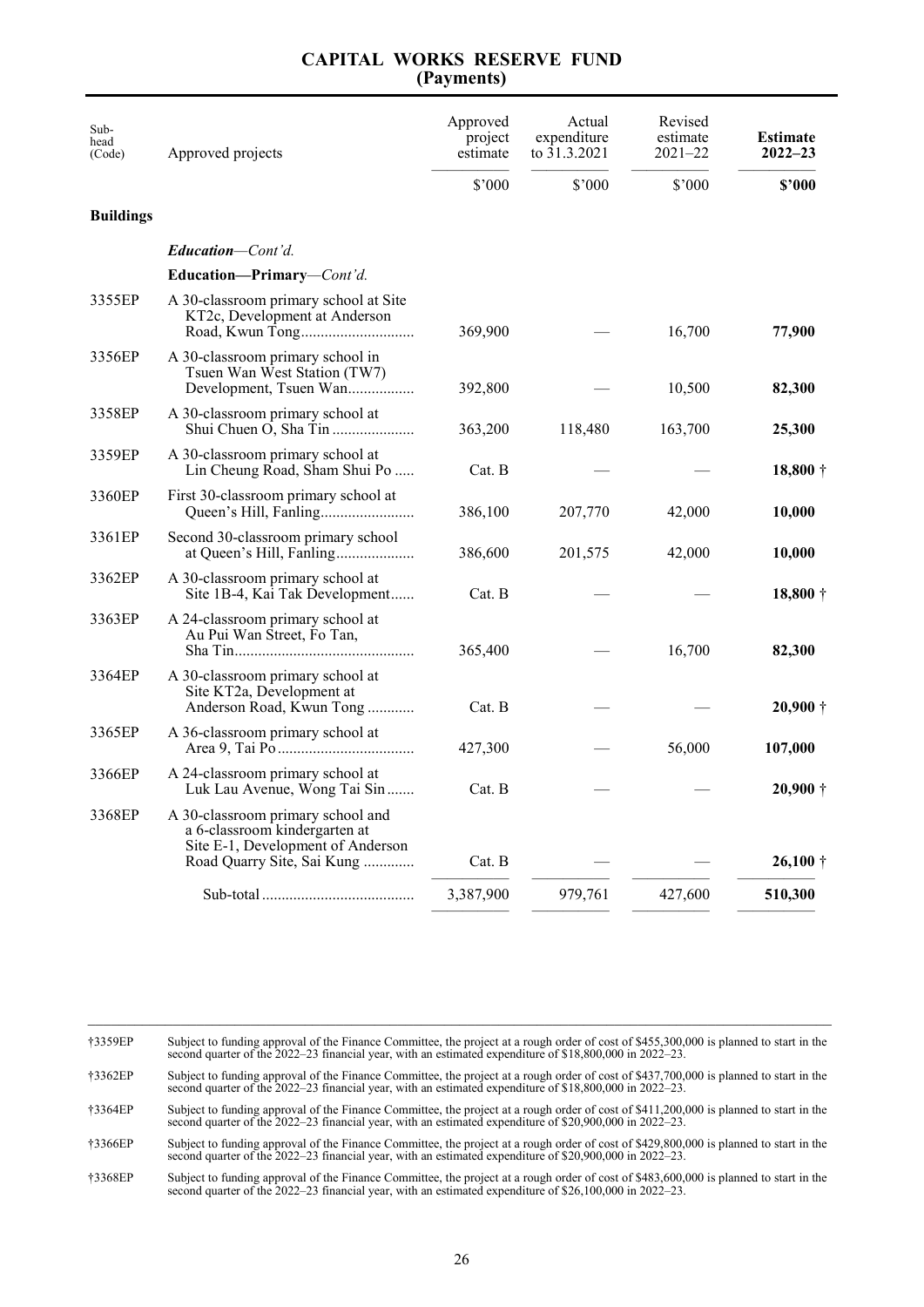| Sub-<br>head<br>(Code) | Approved projects                                                                                         | Approved<br>project<br>estimate<br>\$'000 | Actual<br>expenditure<br>to 31.3.2021<br>\$'000 | Revised<br>estimate<br>$2021 - 22$<br>\$'000 | <b>Estimate</b><br>$2022 - 23$<br>\$2000 |
|------------------------|-----------------------------------------------------------------------------------------------------------|-------------------------------------------|-------------------------------------------------|----------------------------------------------|------------------------------------------|
| <b>Buildings</b>       |                                                                                                           |                                           |                                                 |                                              |                                          |
|                        | <b>Education</b> —Cont'd.                                                                                 |                                           |                                                 |                                              |                                          |
|                        | <b>Education-Secondary</b>                                                                                |                                           |                                                 |                                              |                                          |
| 3271ES                 | A 30-classroom secondary school at<br>site 1A-2, Kai Tak development                                      | 446,700                                   | 369,093                                         | 14,000                                       | 5,000                                    |
| 3272ES                 | A 30-classroom secondary school at<br>Site KT2e, Development at<br>Anderson Road, Kwun Tong               | 434,800                                   | 81,927                                          | 144,000                                      | 65,000                                   |
|                        |                                                                                                           | 881,500                                   | 451,020                                         | 158,000                                      | 70,000                                   |
|                        | <b>Education-Others</b>                                                                                   |                                           |                                                 |                                              |                                          |
| 3108ET                 | Two special schools at<br>Sung On Street, To Kwa Wan                                                      | 484,000                                   | 388,771                                         | 14,400                                       | 2,800                                    |
| 3109ET                 | A school for social development for<br>boys in Area 2B, Tuen Mun                                          | 408,500                                   | 301,091                                         | 11,000                                       | 1,000                                    |
| 3110ET                 | A 12-classroom special school for<br>children with mild intellectual<br>disability near Hoi Lai Estate,   | 256,600                                   | 221,244                                         | 4,400                                        | 500                                      |
| 3111ET                 | A special school for students with<br>mild, moderate and severe<br>intellectual disabilities in Area 108, | 334,700                                   | 274,888                                         | 25,000                                       | 1,000                                    |
| 3112ET                 | Two special schools at Renfrew Road,                                                                      | Cat. B                                    |                                                 |                                              | $20,900\dagger$                          |
| 3113ET                 | Extension of Hong Chi Morninghill                                                                         | 61,200                                    | 1,461                                           | 16,500                                       | 20,000                                   |
| 3114ET                 | Kindergarten education centre                                                                             | Cat. B                                    |                                                 |                                              | $17,800 \dagger$                         |
|                        |                                                                                                           | 1,545,000                                 | 1,187,455                                       | 71,300                                       | 64,000                                   |
|                        | <b>Environment and Food</b>                                                                               |                                           |                                                 |                                              |                                          |
|                        | <b>Environmental Hygiene-</b><br>Burial grounds, columbaria and<br>crematoria                             |                                           |                                                 |                                              |                                          |
| 3019NB                 | Provision of a columbarium and<br>garden of remembrance at<br>Tsang Tsui, Tuen Mun                        | 2,874,300                                 | 1,567,621                                       | 30,000                                       | 9,000                                    |
| 3020NB                 | Reprovisioning of Fu Shan Public                                                                          | 1,038,000                                 | 205,516                                         | 480,000                                      | 90,000                                   |

†3112ET Subject to funding approval of the Finance Committee, the project at a rough order of cost of \$779,800,000 is planned to start in the first quarter of the 2022–23 financial year, with an estimated expenditure of \$20,900,000 in 2022–23.

†3114ET Subject to funding approval of the Finance Committee, the project at a rough order of cost of \$466,600,000 is planned to start in the second quarter of the 2022–23 financial year, with an estimated expenditure of \$17,800,000 in 2022–23.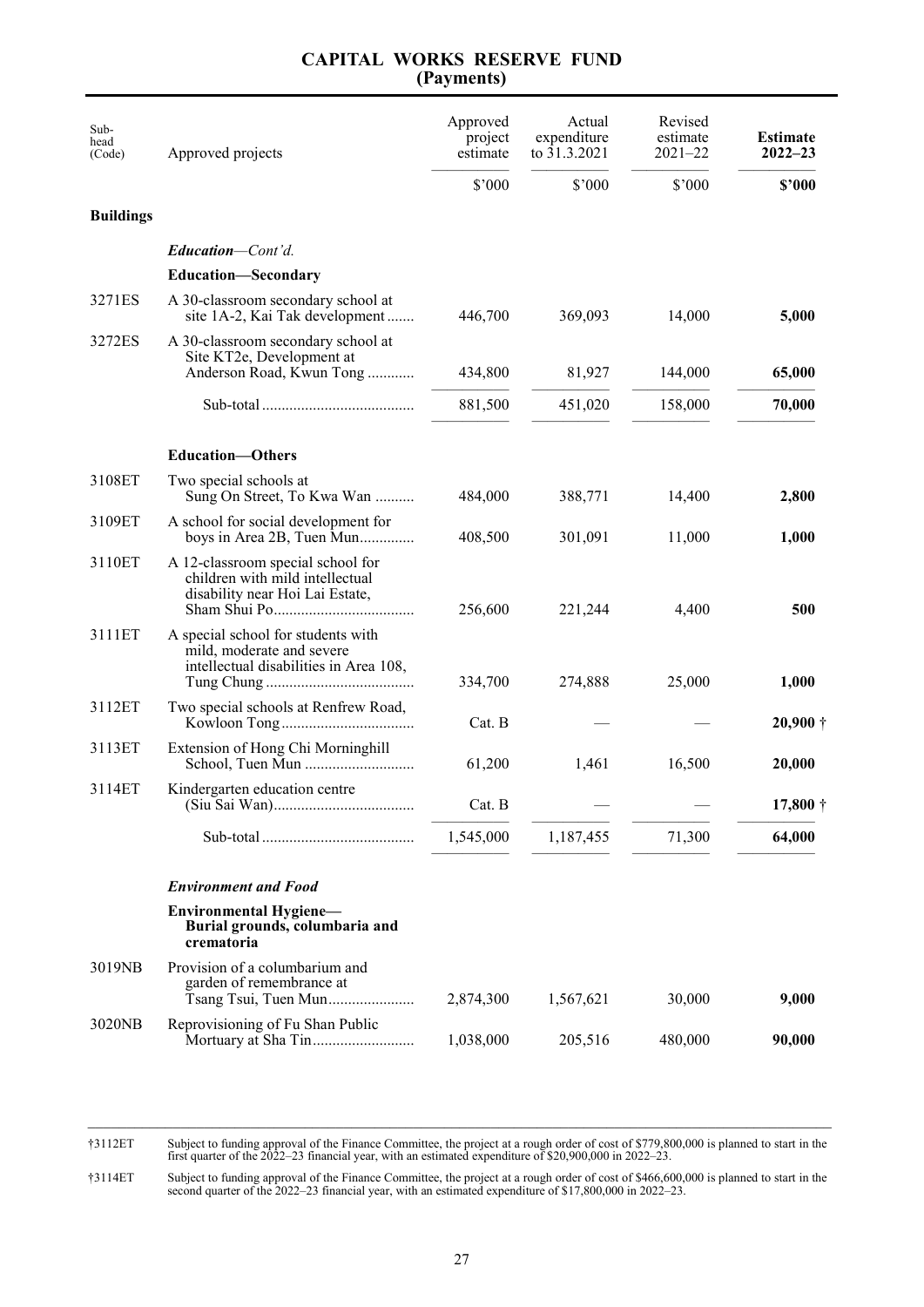| Sub-<br>head<br>(Code) | Approved projects                                                                                  | Approved<br>project<br>estimate | Actual<br>expenditure<br>to 31.3.2021 | Revised<br>estimate<br>$2021 - 22$ | <b>Estimate</b><br>$2022 - 23$ |
|------------------------|----------------------------------------------------------------------------------------------------|---------------------------------|---------------------------------------|------------------------------------|--------------------------------|
|                        |                                                                                                    | $$^{\prime}000$                 | \$'000                                | \$'000                             | \$'000                         |
| <b>Buildings</b>       |                                                                                                    |                                 |                                       |                                    |                                |
|                        | <b>Environment and Food–Cont'd.</b>                                                                |                                 |                                       |                                    |                                |
|                        | <b>Environmental Hygiene-</b><br>Burial grounds, columbaria and<br>crematoria-Cont'd.              |                                 |                                       |                                    |                                |
| 3022NB                 | Provision of columbarium at<br>Wo Hop Shek Cemetery-Phase 1                                        | 945,600                         | 658,167                               | 40,500                             | 10,000                         |
| 3023NB                 | Provision of columbarium at Cape<br>Collinson Road in Chai Wan                                     | 791,700                         | 185,885                               | 227,000                            | 210,000                        |
| 3024NB                 | Provision of columbarium, Garden of<br>Remembrance and related works at<br>On Hing Lane, Shek Mun, | 859,500                         | 22,774                                | 75,500                             | 100,000                        |
| 3025NB                 | Reprovisioning of Victoria Public                                                                  | Cat. B                          |                                       |                                    | $2,100 \dagger$                |
| 3026NB                 | Expansion of Wo Hop Shek                                                                           | 174,200                         | 54,280                                | 27,000                             | 12,000                         |
|                        |                                                                                                    | 6,683,300                       | 2,694,243                             | 880,000                            | 433,100                        |
|                        | <b>Environmental Hygiene-</b><br><b>Retail markets and cooked food</b><br>centres                  |                                 |                                       |                                    |                                |
| 3034NM                 | Installation of air-conditioning system<br>at Tai Wai Market                                       | 109,700                         | 67,554                                | 8,000                              | 2,700                          |
| 3035NM                 | Modernisation of Aberdeen Market<br>cum Cooked Food Centre                                         | 254,000                         |                                       | 27,400                             | 131,100                        |
| 3037NM                 | Construction of a new public market                                                                | Cat. B                          |                                       |                                    | $20,900\dagger$                |
|                        |                                                                                                    | 363,700                         | 67,554                                | 35,400                             | 154,700                        |
|                        | <b>Infrastructure</b>                                                                              |                                 |                                       |                                    |                                |
|                        | <b>Transport-Car parks</b>                                                                         |                                 |                                       |                                    |                                |
| 3023TP                 | Public Vehicle Park at Areas 4 and 30                                                              | 385,100                         |                                       | 52,000                             | 98,000                         |
| 3024TP                 | Public Vehicle Park at Area 99,                                                                    | 167,500                         |                                       | 1,000                              | 20,000                         |
|                        |                                                                                                    | 552,600                         |                                       | 53,000                             | 118,000                        |
|                        |                                                                                                    |                                 |                                       |                                    |                                |

†3025NB Subject to funding approval of the Finance Committee, the project at a rough order of cost of \$888,900,000 is planned to start in the fourth quarter of the 2022–23 financial year, with an estimated expenditure of \$2,100,000 in 2022–23.

†3037NM Subject to funding approval of the Finance Committee, the project at a rough order of cost of \$1,262,100,000 is planned to start in the second quarter of the 2022–23 financial year, with an estimated expenditure of \$20,900,000 in 2022–23.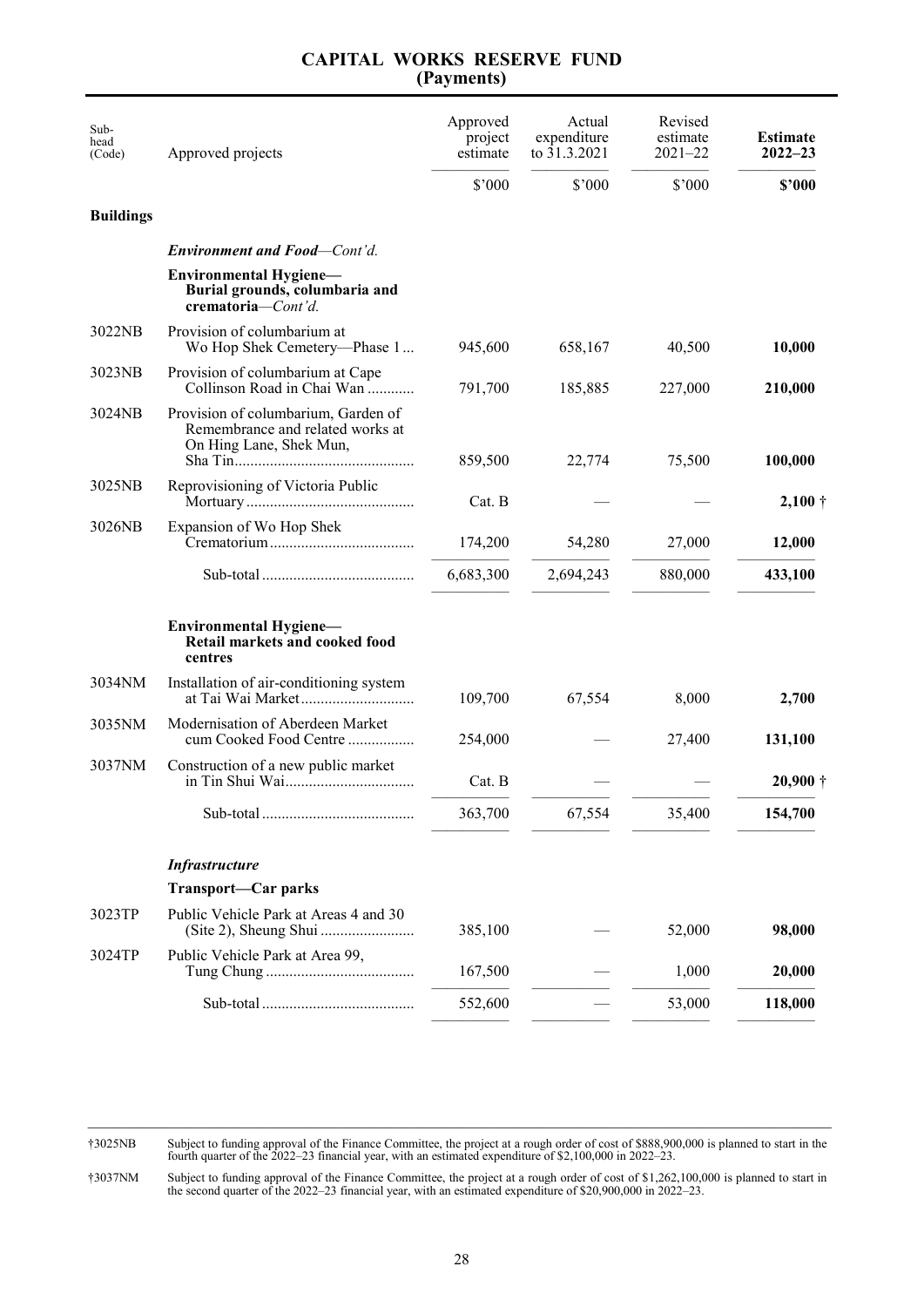| Sub-<br>head<br>(Code) | Approved projects                                                                                             | Approved<br>project<br>estimate | Actual<br>expenditure<br>to 31.3.2021 | Revised<br>estimate<br>$2021 - 22$ | <b>Estimate</b><br>$2022 - 23$ |
|------------------------|---------------------------------------------------------------------------------------------------------------|---------------------------------|---------------------------------------|------------------------------------|--------------------------------|
|                        |                                                                                                               | \$'000                          | \$'000                                | \$'000                             | \$2000                         |
| <b>Buildings</b>       |                                                                                                               |                                 |                                       |                                    |                                |
|                        | Infrastructure-Cont'd.                                                                                        |                                 |                                       |                                    |                                |
|                        | Transport-Footbridges/pedestrian<br>tunnels                                                                   |                                 |                                       |                                    |                                |
| 3184TB                 | Construction of a footbridge with lift<br>tower to connect the Ap Lei Chau<br>Wind Tower Park and the Ap Lei  | 112,400                         | 5,224                                 | 20,000                             | 40,000                         |
|                        |                                                                                                               | 112,400                         | 5,224                                 | 20,000                             | 40,000                         |
|                        | <b>Security</b>                                                                                               |                                 |                                       |                                    |                                |
|                        | <b>Law and Order-Correctional</b><br>services                                                                 |                                 |                                       |                                    |                                |
| 3079LC                 | Redevelopment of Lai Chi Kok                                                                                  | Cat. B                          |                                       |                                    | $2,100 \dagger$                |
|                        |                                                                                                               |                                 |                                       |                                    | 2,100                          |
|                        | Law and Order-Judiciary                                                                                       |                                 |                                       |                                    |                                |
| 3032LJ                 | Additional courtrooms and associated<br>facilities at lower ground fourth<br>floor in the High Court Building | 105,200                         |                                       | 4,000                              | 15,400                         |
| 3033LJ                 | Construction of a District Court<br>Building at Caroline Hill Road                                            | Cat. B                          |                                       |                                    | $73,200 \dagger$               |
|                        |                                                                                                               | 105,200                         |                                       | 4,000                              | 88,600                         |
|                        | <b>Law and Order-Police</b>                                                                                   |                                 |                                       |                                    |                                |
| 3237LP                 | Kowloon East Regional Headquarters<br>and Operational Base-cum-<br>Ngau Tau Kok Divisional Police             | 3,186,000                       | 2,415,074                             | 40,000                             | 3,000                          |
| 3278LP                 | Provision of Police facilities to<br>support the Three-Runway System<br>at Hong Kong International            | 1,866,600                       |                                       | 73,000                             | 87,200                         |
| 3279LP                 | Kong Nga Po Police Training                                                                                   | Cat. B                          |                                       |                                    | $52,300 \dagger$               |
|                        |                                                                                                               | 5,052,600                       | 2,415,074                             | 113,000                            | 142,500                        |
|                        |                                                                                                               |                                 |                                       |                                    |                                |

\_\_\_\_\_\_\_\_\_\_\_\_\_\_\_\_\_\_\_\_\_\_\_\_\_\_\_\_\_\_\_\_\_\_\_\_\_\_\_\_\_\_\_\_\_\_\_\_\_\_\_\_\_\_\_\_\_\_\_\_\_\_\_\_\_\_\_\_\_\_\_\_\_\_\_\_\_\_\_\_\_\_\_\_\_\_\_\_\_\_\_\_\_\_\_\_ †3079LC Subject to funding approval of the Finance Committee, the project at a rough order of cost of \$5,506,800,000 is planned to start in the fourth quarter of the 2022–23 financial year, with an estimated expenditure of

†3033LJ Subject to funding approval of the Finance Committee, the project at a rough order of cost of \$6,221,100,000 is planned to start in the first quarter of the 2022–23 financial year, with an estimated expenditure of \$73,200,000 in 2022–23.

†3279LP Subject to funding approval of the Finance Committee, the project at a rough order of cost of \$2,983,800,000 is planned to start in the second quarter of the 2022–23 financial year, with an estimated expenditure of \$52,300,000 in 2022–23.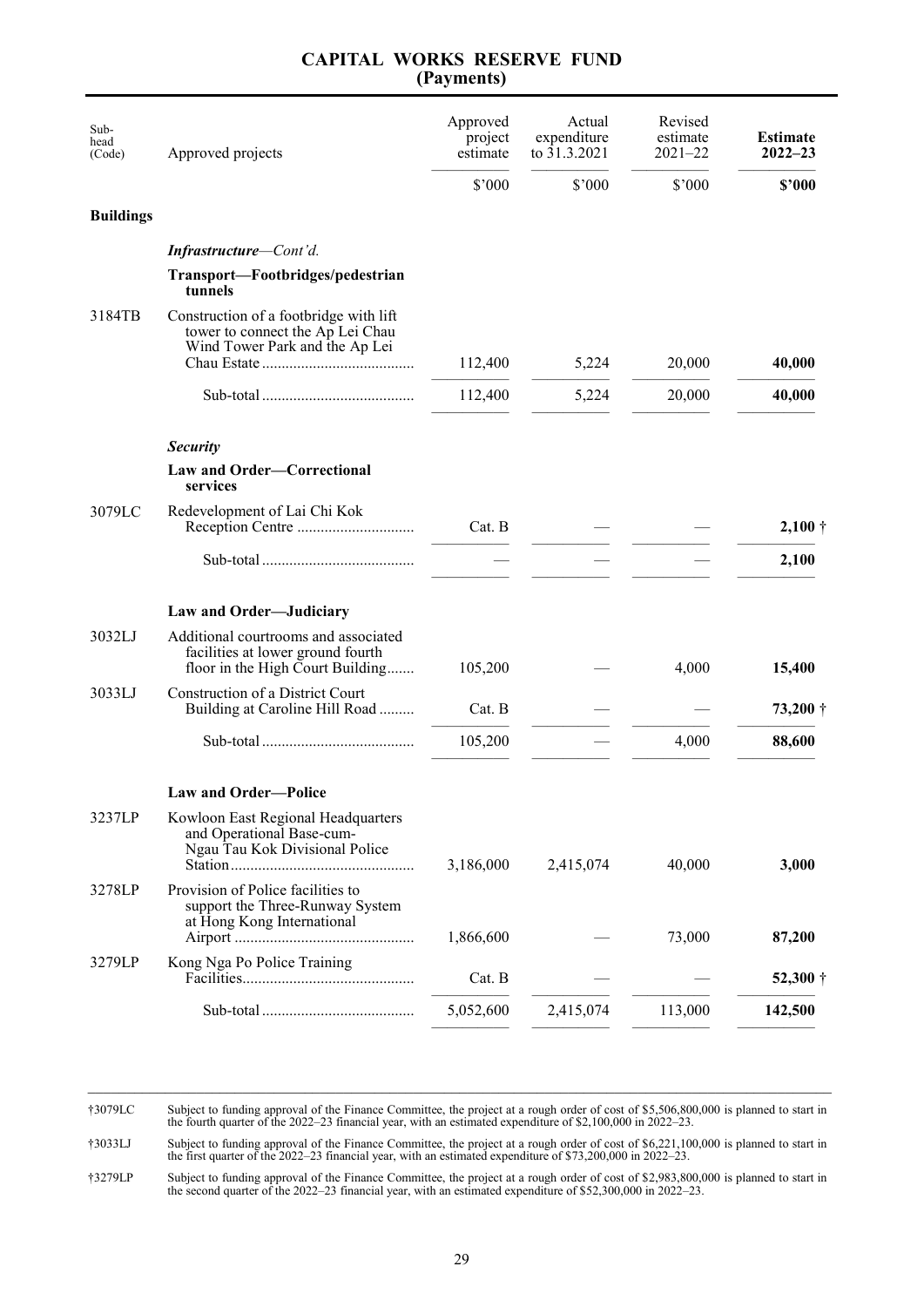#### Subhead<br>(Code) Approved projects Approved project estimate Actual expenditure to 31.3.2021 Revised estimate 2021–22 **Estimate 2022–23** ————— ————— ————— ————— \$'000 \$'000 \$'000 **\$'000 Buildings** *Security—Cont'd.* **Public Safety—Fire services** 3174BF Construction of fire station-cumambulance depot with departmental quarters and facilities in Area 72, Tseung Kwan O ....................................... 655,000 — 4,200 **56,000** 3175BF Relocation of supporting operational facilities of Tsim Sha Tsui Fire Station Complex, Fire Services Club and other Fire Services accommodations to To Wah Road, Kowloon .................................................. 981,200 96,063 94,200 **350,000** 3176BF Provision of Fire Services Facilities to support the Three-Runway System at the Hong Kong International Airport ..................................................... 2,605,800 125,874 389,000 **363,000** 3178BF Fire Station and Ambulance Depot with Departmental Accommodations in Lok Ma Chau Loop......................................................... 1,130,000 — 15,000 **107,800** ————— ————— ————— ————— Sub-total .............................................. 5,372,000 221,937 502,400 **876,800** ————— ————— ————— ————— **Quarters—Internal security** 3064JA Construction of disciplined services quarters for the Fire Services Department at Pak Shing Kok, Tseung Kwan O ....................................... 1,625,000 1,183,230 93,000 **5,000** 3066JA Construction of staff quarters for Immigration Department at Heng Lam Street, Kowloon ..................... 391,000 236,757 10,000 **400** 3067JA Construction of departmental quarters for Customs and Excise Department at Tseung Kwan O Area 123 (Po Lam Road)......................... 1,035,200 78,776 30,000 **180,000** 3068JA Construction of departmental quarters for Customs and Excise Department at No. 57 Sheung Fung Street, Tsz Wan Shan............................... 533,100 115,382 151,200 **65,500** 3070JA Redevelopment of Junior Police Officers Married Quarters at Fan Garden, Fanling ................................ 2,827,900 2,264,760 65,000 **5,500** 3073JA Redevelopment of Western Police Married Quarters Site .............................. 2,020,000 — 5,500 **18,500** ————— ————— ————— ————— Sub-total .............................................. 8,432,200 3,878,905 354,700 **274,900**

# **CAPITAL WORKS RESERVE FUND (Payments)**

————— ————— ————— —————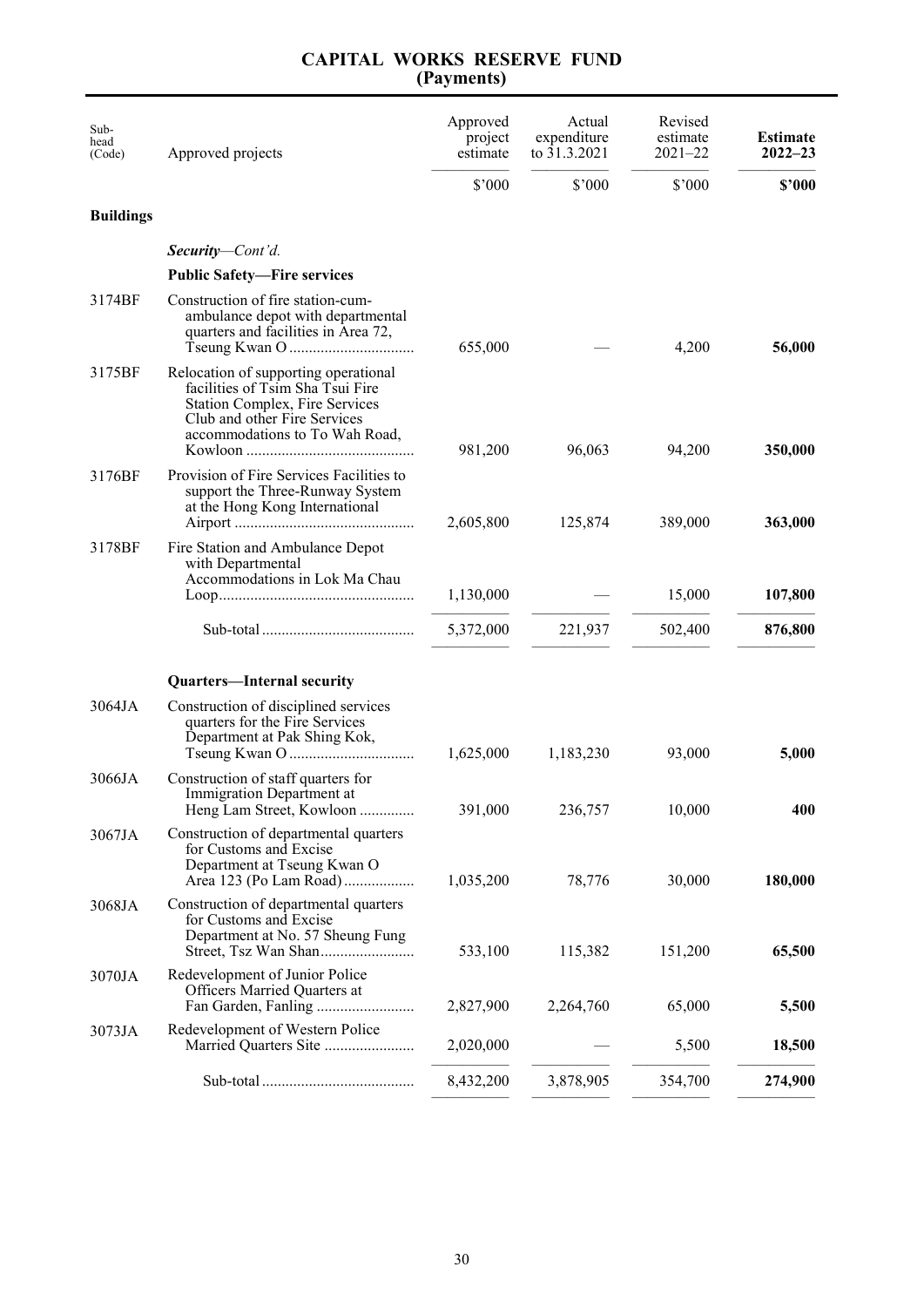| Sub-<br>head<br>(Code) | Approved projects                                                                                                                 | Approved<br>project<br>estimate | Actual<br>expenditure<br>to 31.3.2021 | Revised<br>estimate<br>$2021 - 22$ | <b>Estimate</b><br>$2022 - 23$ |
|------------------------|-----------------------------------------------------------------------------------------------------------------------------------|---------------------------------|---------------------------------------|------------------------------------|--------------------------------|
|                        |                                                                                                                                   | \$3000                          | \$'000                                | \$'000                             | \$2000                         |
| <b>Buildings</b>       |                                                                                                                                   |                                 |                                       |                                    |                                |
|                        | <b>Security</b> —Cont'd.                                                                                                          |                                 |                                       |                                    |                                |
|                        | <b>Support-Boundary facilities</b><br>(other than road works)                                                                     |                                 |                                       |                                    |                                |
| 3013GB                 | Liantang/Heung Yuen Wai Boundary<br>Control Point and associated<br>works-construction of boundary<br>control point buildings and | 8,811,900                       | 7,706,608                             | 42,000                             | 20,000                         |
|                        |                                                                                                                                   | 8,811,900                       | 7,706,608                             | 42,000                             | 20,000                         |
|                        | <b>Social Welfare</b><br>Social Welfare-Multi-purpose/<br><b>Miscellaneous</b>                                                    |                                 |                                       |                                    |                                |
| 3001SG                 | Purchase of welfare premises                                                                                                      | 20,000,000                      | 33                                    | 44,350                             | 491,000                        |
|                        |                                                                                                                                   | 20,000,000                      | 33                                    | 44,350                             | 491,000                        |
|                        | <b>Health</b>                                                                                                                     |                                 |                                       |                                    |                                |
|                        | <b>Health-Clinics</b>                                                                                                             |                                 |                                       |                                    |                                |
| 3072MC                 | Enhancement of Public Health                                                                                                      | 200,000                         |                                       | 40,000                             | 74,000                         |
| 3073MC                 | Health centre and social welfare<br>facilities building in Siu Sai Wan                                                            | 616,800                         |                                       | 32,000                             | 65,000                         |
|                        |                                                                                                                                   | 816,800                         |                                       | 72,000                             | 139,000                        |
|                        | <b>Health-Hospitals</b>                                                                                                           |                                 |                                       |                                    |                                |
| 3115MH                 | Expansion of Lai King Building in<br>Princess Margaret Hospital-                                                                  | 104,000                         | 31,993                                | 30,000                             | 12,000                         |
| 3116MH                 | The development of Chinese<br>Medicine Hospital in                                                                                | 8,620,000                       |                                       | 336,800                            | 570,000                        |
| 3117MH                 | Expansion of Lai King Building in<br>Princess Margaret Hospital-site<br>formation and foundation works                            | 408,400                         |                                       | 68,900                             | 118,600                        |
| 3004MI                 | <b>Expansion of North District</b><br>Hospital—preparatory works                                                                  | 481,300                         | 61,448                                | 54,900                             | 147,000                        |
| 3005MI                 | <b>Expansion of North District</b><br>Hospital- site formation and                                                                | 2,141,000                       |                                       | 383,200                            | 700,000                        |
| 3070MM                 | Redevelopment of Queen Mary                                                                                                       | 13,556,000                      | 1,231,163                             | 855,000                            | 1,520,000                      |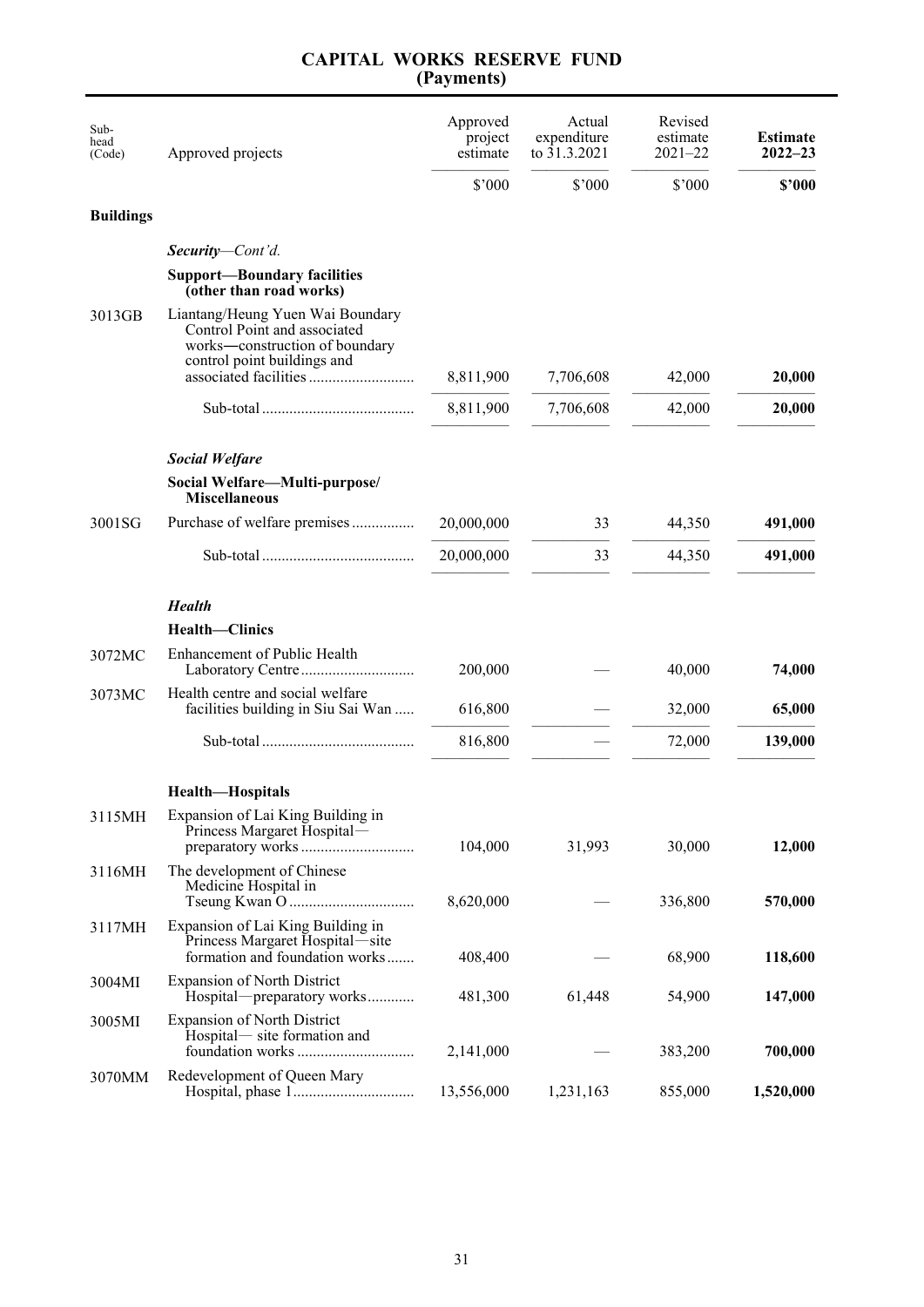#### **CAPITAL WORKS RESERVE FUND (Payments)** Approved projects Approved project estimate Actual expenditure to 31.3.2021 Revised estimate 2021–22 ————— ————— ————— ————— \$'000 \$'000 \$'000 **\$'000** *Health—Cont'd.* **Health—Hospitals***—Cont'd.* 3074MM Community health centre cum social welfare facilities at Pak Wo Road, North District........................................... 1,780,400 122,660 200,200 **317,000** 3081MM Redevelopment of Kwai Chung Hospital, phases 2 and 3 .......................... 7,452,100 328,885 735,000 **1,520,000** 3085MM Hospital Authority Supporting Services Centre ........................................ 3,788,000 104,217 269,000 **648,000** 3086MM Extension of Operating Theatre Block for Tuen Mun Hospital main works .............................................. 2,729,700 1,035,015 460,400 **370,000** 3087MM New Acute Hospital at Kai Tak Development Area—main works ............30,441,100 — 400,000 **1,260,000** 3089MM Redevelopment of Kwai Chung Hospital—phase 1.................................... 750,800 589,949 9,200 **7,100** 3092MM New Acute Hospital at Kai Tak Development Area preparatory works.................................... 769,300 386,200 118,000 **20,000** 3093MM Redevelopment of Prince of Wales Hospital, phase 2 (stage 1) preparatory works.................................... 1,231,100 677,409 106,600 **22,400** 3094MM New Acute Hospital at Kai Tak

**Estimate 2022–23**

|        | excavation and lateral support, and<br>basement excavation works                                        | 5,356,800  | 1,746,337 | 745,600   | 140,000   |
|--------|---------------------------------------------------------------------------------------------------------|------------|-----------|-----------|-----------|
| 3095MM | Redevelopment of Prince of Wales<br>Hospital, phase 2 (stage $1$ ) –<br>demolition and foundation works | 1,725,000  | 353,151   | 522,900   | 420,000   |
|        |                                                                                                         | 81,335,000 | 6,668,427 | 5,295,700 | 7,792,100 |
|        | <b>Health-Others</b>                                                                                    |            |           |           |           |
| 3001MZ | The establishment of Government<br><b>Chinese Medicines Testing</b><br>Institute in Tseung Kwan O       | 2,005,000  |           | 63,200    | 80,000    |
|        |                                                                                                         | 2,005,000  |           | 63,200    | 80,000    |
|        |                                                                                                         |            |           |           |           |

#### *Miscellaneous*

Subhead<br>(Code)

**Buildings**

#### **Fitting out—Others**

Development Area—foundation,

| 3402IO | Provision of facilities and<br>accommodation for various |           |                          |        |         |
|--------|----------------------------------------------------------|-----------|--------------------------|--------|---------|
|        | government departments to support                        |           |                          |        |         |
|        | the Three-Runway System at                               |           |                          |        |         |
|        | Hong Kong International Airport                          | 2.624,500 | $\overline{\phantom{a}}$ | 25,000 | 135,000 |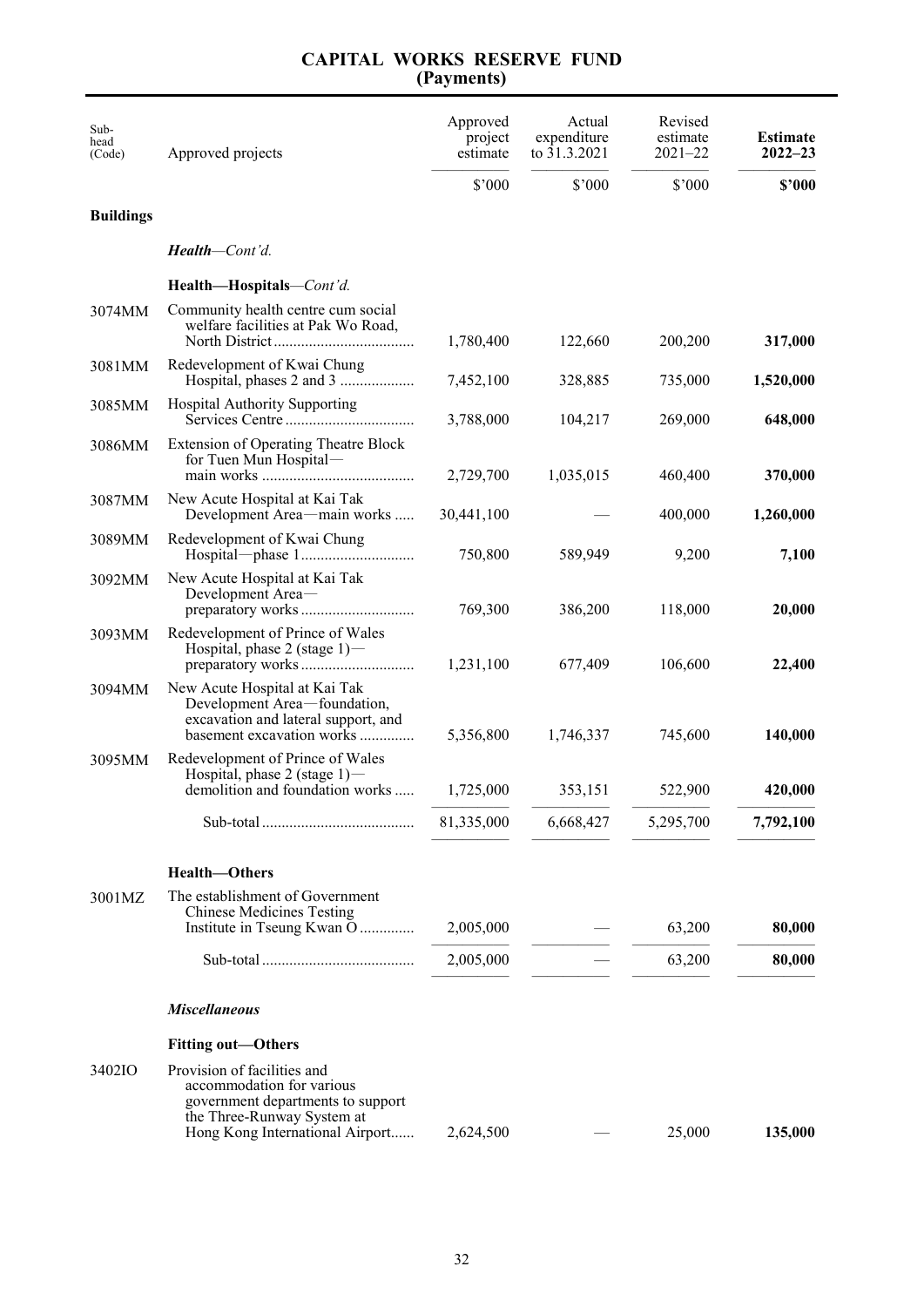| Sub-<br>head<br>(Code) | Approved projects                                                                                                                                                 | Approved<br>project<br>estimate | Actual<br>expenditure<br>to 31.3.2021 | Revised<br>estimate<br>$2021 - 22$ | <b>Estimate</b><br>$2022 - 23$ |
|------------------------|-------------------------------------------------------------------------------------------------------------------------------------------------------------------|---------------------------------|---------------------------------------|------------------------------------|--------------------------------|
|                        |                                                                                                                                                                   | $$^{\prime}000$                 | \$'000                                | $$^{\prime}000$                    | \$2000                         |
| <b>Buildings</b>       |                                                                                                                                                                   |                                 |                                       |                                    |                                |
|                        | Miscellaneous-Cont'd.                                                                                                                                             |                                 |                                       |                                    |                                |
|                        | Fitting out-Others-Cont'd.                                                                                                                                        |                                 |                                       |                                    |                                |
| 3403IO                 | Fitting-out works for Government<br>facilities associated with<br>Intermodal Transfer Terminal<br>Project at Hong Kong International                              | 341,100                         |                                       | 15,000                             | 100,000                        |
|                        |                                                                                                                                                                   | 2,965,600                       |                                       | 40,000                             | 235,000                        |
|                        | <b>Government Offices-</b><br>Intra-governmental services                                                                                                         |                                 |                                       |                                    |                                |
| 3074KA                 | Construction of West Kowloon                                                                                                                                      | 4,742,500                       | 3,597,367                             | 13,400                             | 2,000                          |
| 3117KA                 | <b>Relocation of New Territories West</b><br>Regional Office and Water<br>Resources Education Centre of<br>Water Supplies Department to                           | 823,400                         | 668,858                               | 5,500                              | 5,800                          |
| 3118KA                 | Renovation works for the West Wing<br>of the former Central Government<br>Offices for office use by the<br>Department of Justice and<br>law-related organisations | 1,078,900                       | 854,461                               | 47,500                             | 7,000                          |
| 3120KA                 | Building a Government Data Centre                                                                                                                                 | 2,251,700                       | 292,795                               | 961,500                            | 413,000                        |
| 3121KA                 | Joint-user Government Office<br>Building in Cheung Sha Wan-                                                                                                       | 2,281,000                       | 1,012,014                             | 430,000                            | 180,000                        |
| 3122KA                 | Inland Revenue Tower in Kai Tak                                                                                                                                   | 3,600,000                       | 1,087,246                             | 1,230,000                          | 380,000                        |
| 3123KA                 | Conversion of the former French<br>Mission Building for<br>accommodation use by law-related<br>organisations and related purposes                                 | 234,200                         | 137,887                               | 16,000                             | 5,000                          |
| 3125KA                 | Joint-user Government Office<br>Building in Area 67,                                                                                                              | 5,228,400                       | 195,773                               | 645,000                            | 620,000                        |
| 3129KA                 | Water Supplies Department<br>Headquarters with Hong Kong and<br>Islands Regional Office and<br>Correctional Services Department<br>Headquarters building in       | 3,252,800                       | 38,501                                | 200,000                            | 280,000                        |
| 3130KA                 | Immigration Headquarters in                                                                                                                                       | 6,806,000                       | 755,029                               | 813,500                            | 2,040,000                      |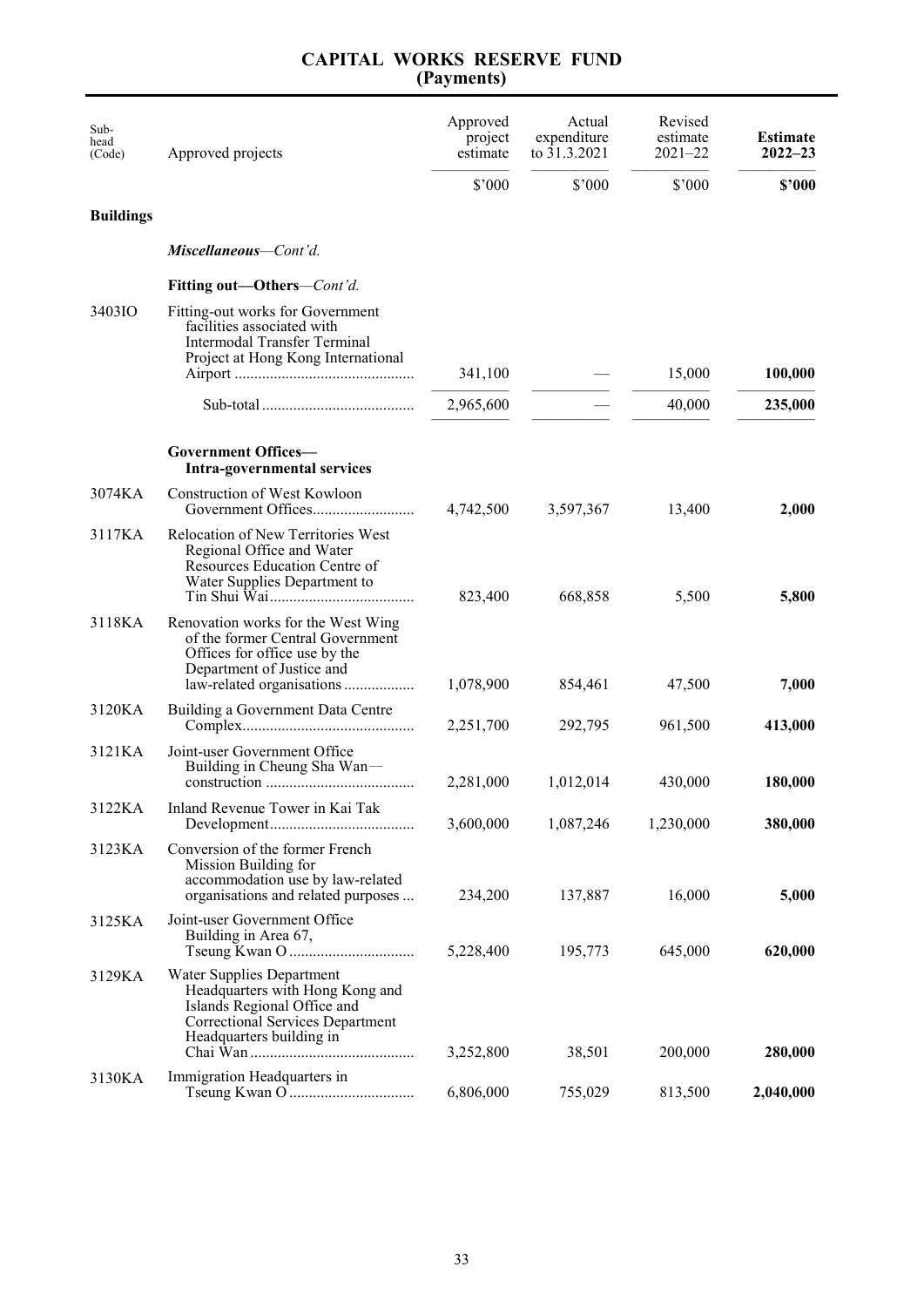| Sub-<br>head<br>(Code) | Approved projects                                                                                                                                                                                                        | Approved<br>project<br>estimate | Actual<br>expenditure<br>to 31.3.2021 | Revised<br>estimate<br>$2021 - 22$ | <b>Estimate</b><br>$2022 - 23$ |
|------------------------|--------------------------------------------------------------------------------------------------------------------------------------------------------------------------------------------------------------------------|---------------------------------|---------------------------------------|------------------------------------|--------------------------------|
|                        |                                                                                                                                                                                                                          | \$3000                          | \$'000                                | $$^{\prime}000$                    | \$2000                         |
| <b>Buildings</b>       |                                                                                                                                                                                                                          |                                 |                                       |                                    |                                |
|                        | <b>Miscellaneous–Cont'd.</b>                                                                                                                                                                                             |                                 |                                       |                                    |                                |
|                        | <b>Government Offices—</b><br>Intra-governmental services-<br>Cont'd.                                                                                                                                                    |                                 |                                       |                                    |                                |
| 3133KA                 | Drainage Services Department Office<br>Building at Cheung Sha Wan<br>Sewage Pumping Station                                                                                                                              | 2,157,500                       | 31,641                                | 120,000                            | 180,000                        |
| 3141KA                 | Expansion of the Legislative Council                                                                                                                                                                                     | 1,171,400                       |                                       |                                    | 54,900                         |
|                        |                                                                                                                                                                                                                          | 33,627,800                      | 8,671,572                             | 4,482,400                          | 4,167,700                      |
|                        | Support—Intra-governmental<br>services                                                                                                                                                                                   |                                 |                                       |                                    |                                |
| 3069GI                 | Provision of Air Traffic Control<br>Facilities to support the Three-<br>Runway System at the Hong Kong<br>International Airport                                                                                          | 1,902,900                       | 138,204                               | 450,000                            | 350,000                        |
| 3070GI                 | Provision of Aviation Weather<br>Services Facilities to support the<br>Three-Runway System at the Hong<br>Kong International Airport                                                                                     | 281,500                         | 1,120                                 | 10,700                             | 20,000                         |
|                        |                                                                                                                                                                                                                          | 2,184,400                       | 139,324                               | 460,700                            | 370,000                        |
|                        | Support-Others                                                                                                                                                                                                           |                                 |                                       |                                    |                                |
| 3182GK                 | Reprovisioning of Food and<br><b>Environmental Hygiene</b><br>Department Sai Yee Street<br>Environmental Hygiene offices-<br>cum-vehicle depot at Yen Ming<br>Road, West Kowloon Reclamation                             | 1,549,900                       | 630,736                               | 850                                | 1,000                          |
| 3183GK                 | Reprovisioning of Shanghai Street<br>refuse collection point and street<br>sleepers' services units to the site<br>on Hau Cheung Street, Yau Ma Tei<br>for the phase II development of the<br>Yau Ma Tei Theatre project | 223,300                         | 120,251                               | 11,000                             | 11,400                         |
| 3184GK                 | Chai Wan Government Complex and                                                                                                                                                                                          | 1,585,000                       |                                       | 104,200                            | 240,000                        |
| 3185GK                 | Reprovisioning of Transport<br>Department's vehicle examination                                                                                                                                                          | 2,862,700                       | 2,198,157                             | 90,000                             | 60,000                         |
| 3187GK                 | Animal Management and Animal<br>Welfare Building Complex in                                                                                                                                                              | 881,900                         | 59,392                                | 100,000                            | 120,000                        |